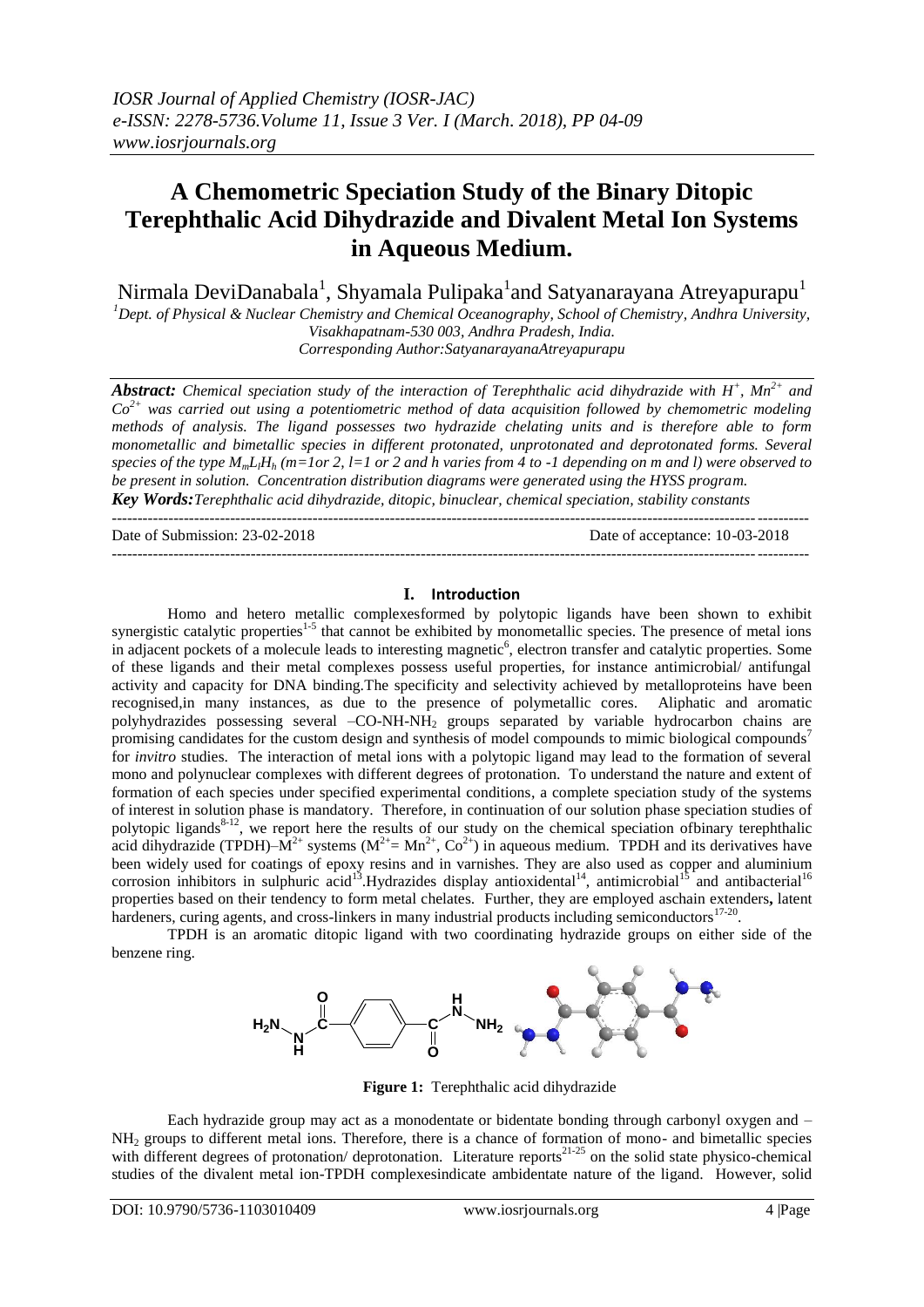phase studies cannot predict the behaviour of the ligand in solution phase as there exists a number of overlapping equilibria leading to the formation of different species. Precipitation of a particular species for solid state study may even change its nature including composition. There were no reports on the chemical speciation of TPDH complexes in solution phase.

## **II. Materials And Methods**

**Reagents:**All the reagents were of analytical grade and obtained from Sigma-Aldrich or MercK. Terephthalic acid dihydrazide, purchased from Tokyo Chemical Industry Co., Ltd. (TCI), Japan, was recrystallised from ethanol before use. Stock solutions of metal chlorides (~0.1 mole dm<sup>-3</sup>) were prepared in triple distilled water. Overall 0.01 mole dm<sup>-3</sup>strength of hydrochloricacid was maintained in all the metal ion solutions to repress the hydrolysis<sup>26</sup>. Metal ion solutions were standardized by titrating with EDTA<sup>27</sup>. The ionic product of water, carbonate content of the base (KOH) and pH correction factor for converting hydrogen ion activity to concentration were determined using Gran's method<sup>28,29</sup>.

**Equipment:**A Metrohm-877 Titrino plus auto titrator equipped with 801-stirrer (Switzerland) in conjunction with a combination electrode of type LL-Unitrode (6.0259.100; 0-14pH range) was used inpotentiometric titrations. The readability of the instrument was 0.001 pH unit or 0.1 mV.A double-walled Pyrex glass vessel with a provision for the passage of the nitrogen gas was used to conduct potentiometric titrations. The temperature of the solution was maintained at  $30.0 \pm 0.1$  <sup>0</sup>C by passing thermostated water through the annular space of the cell.

**Data acquisition and analysis:**The data acquisition was made using Bjerrum's<sup>30</sup> potentiometric titration technique modified by Calvin and Wilson<sup>31</sup>. This involves the titration ofa mixture of hydrochloric acid  $(0.02 - 0.04$  mole dm<sup>-3</sup>) and TPDH  $(0.005 - 0.01$  mole dm<sup>-3</sup>) in the absence and presence of a metal ion  $(0.005 - 0.01)$ 0.02 mole dm<sup>-3</sup>) with a standard solution of KOH ( $\sim$ 0.2 mole dm<sup>-3</sup>). Ionic strength was maintained at 0.1 mole  $dm^{-3}$  in a solution of total volume 50.0 cm<sup>3</sup>. The metal to ligand concentration ratio was varied in different experiments. Purified nitrogen gas was passed through the experimental solution both before and during the titrations to expel carbon dioxide.

In a solution containing a divalent metal ion and a ligand forming 'N' complexes the equilibrium at In a solution containing a divalent metal ion and a ligand forming 'N' complexes the equilibrium at  $i^{th}$  experimental point and the corresponding formation constant of a complex with stoichiometric coefficient m, *l* an and *h* are represented by equations (1) and (2) respectively.

$$
m[M^{2+}]_{i} + l[L]_{i} + h[H^{+}]_{i} \xleftarrow{\beta_{j}} [M_{m}L_{l}H_{h}]_{i}
$$
  

$$
\beta_{mlh} = \frac{[M_{m}L_{l}H_{h}]_{i}}{[M^{2+}]_{i}^{m}.[L]_{i}^{l}.[H^{+}]_{i}^{h}}
$$
  
........(2)

Different species in solution possess characteristic values of*m, l* and *h.* Negative value of *h* indicates either deprotonation or hydroxylation of the species. In the case of polytopic and polydentate ligands there is a chance of formation of mono or poly metallic species with different degrees of protonation/ deprotonation in addition to simple complexes. Classical methods of analysis using formation curves<sup>32,33</sup>that are useful only for the determination of formation constants of simple species fail in such a complex system. Therefore, the analysis of acquired data was conducted using the Miniquad-75 computer program which uses bothconstrained least-squares and Marquardt methods for steepest descent of the shift vector leading to better convergence properties. The experimental data acquired for metal ion- TPDH systems of 1:1, 1:2 and 2:1 metal to ligand molar concentration ratios were first subjected to analysis by classical procedures<sup>32,33</sup> to get the formation ratios were first subjected to analysis by classical procedures<sup>32,33</sup> constants of simple mono-nuclear complexes. The stability constants of the simple complexes thus obtained were used to simulate the primary data using the computer program SOPHD<sup>34</sup> developed in our laboratory. The experimental and simulated titration curves were plotted together to determine whether or not these species alone satisfy the experimental data. The difference between the two curves indicates inadequacy of the proposed model. Keeping in view of the position and extent of deviation between simulated and experimental curves suitable chemically plausible models including protonated and deprotonated species were prepared and subjected to refinement by the Miniquad-75 program<sup>35</sup>. The stability constants obtained from classical procedures were taken as the initial estimates for simple complexes. The formation constant estimates for protonated and deprotonated species were calculated using the stability constants of simple complexes and the experimentally determined protonation/ deprotonation constants of the ligand. As the metal ions are susceptible to hydrolysis, the formation constants of the corresponding hydroxylated species were also included in the models. Initial estimates of the metal ion hydrolysis constants were obtained from the literature reports<sup>36, 37</sup>. The best-fit model that represents the solution equilibria was selected on the basis of statistical parameters. The concentration distribution diagrams of the species were generated using HYSS program<sup>38</sup>.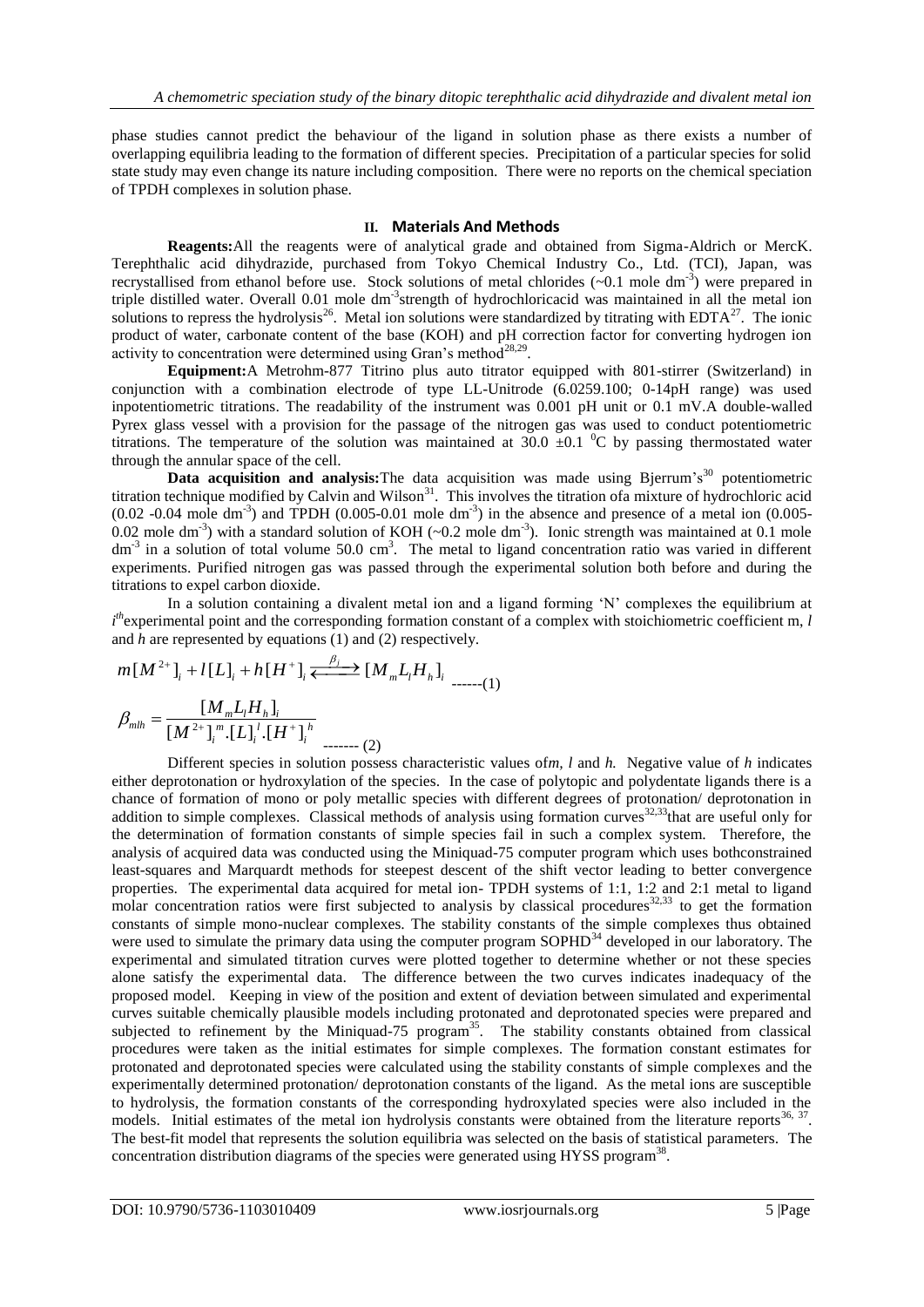## **III. Results And Discussion**

### **Acid-base equilibria of TPDH:**

In the presence of an acid TPDH (L) may be protonated at the terminal  $-NH<sub>2</sub>$  groups forming monoprotonated  $(LH^+)$  and biprotonated  $(LH_2^{2+})$  cationic species. Hydrazide groups are known to undergo keto-enol tautomerism and therefore, TPDH may also lose enolic protons in basic medium forming (LH<sub>-1</sub>) and  $(LH_{2})^{2}$  type of deprotonated species. In literature, there were no reports on the proton-ligand equilibria of TPDH. The potentiometric data for the acid-base equilibria of TPDH was subjected to analysis using the Miniquad-75 program. The best-fit model obtained (Table 1) contained three formation constants  $\beta_{011}$ ,  $\beta_{012}$  and  $\beta_{01-1}$  corresponding to the formation of LH, LH<sub>2</sub> and LH<sub>-1</sub>species(charges are omitted for brevity) respectively (Figure 2).



**Figure 2:** Acid-base equilibria of TPDH

**Table no. 1:**Best fit chemical model for acid-base equilibria of Terephthalic acid dihydrazide in aqueous medium. Temp. =  $30.0 \pm 0.1$ °C and ionic strength,  $I = 0.1$  mol dm<sup>-3</sup> (KCl)

| <b>Species</b><br>mlh | $Log$ $\beta_{Oh}$ (SD) | Number of experimental<br>points analyzed | Sum of the squares of<br>residuals. U |       |
|-----------------------|-------------------------|-------------------------------------------|---------------------------------------|-------|
| 011                   | 3.12(0.01)              |                                           |                                       |       |
| 012                   | 5.24(0.01)              | 130                                       | $6.230 e^{-0.09}$                     | 37.72 |
| 01-1                  | $-10.85(0.01)$          |                                           |                                       |       |

The formation constant  $\beta_{01-2}$  corresponding to the species LH<sub>-2</sub> was not converged as its equilibrium may be out of the reliable pH region of study using the glass electrode.

### *Metal ion-TPDH systems:*

The best-fit models obtained for  $Mn^{2+}$  and  $Co^{2+}$  systems for various metal ion to TPDH concentration ratios were depicted in Table no. 2.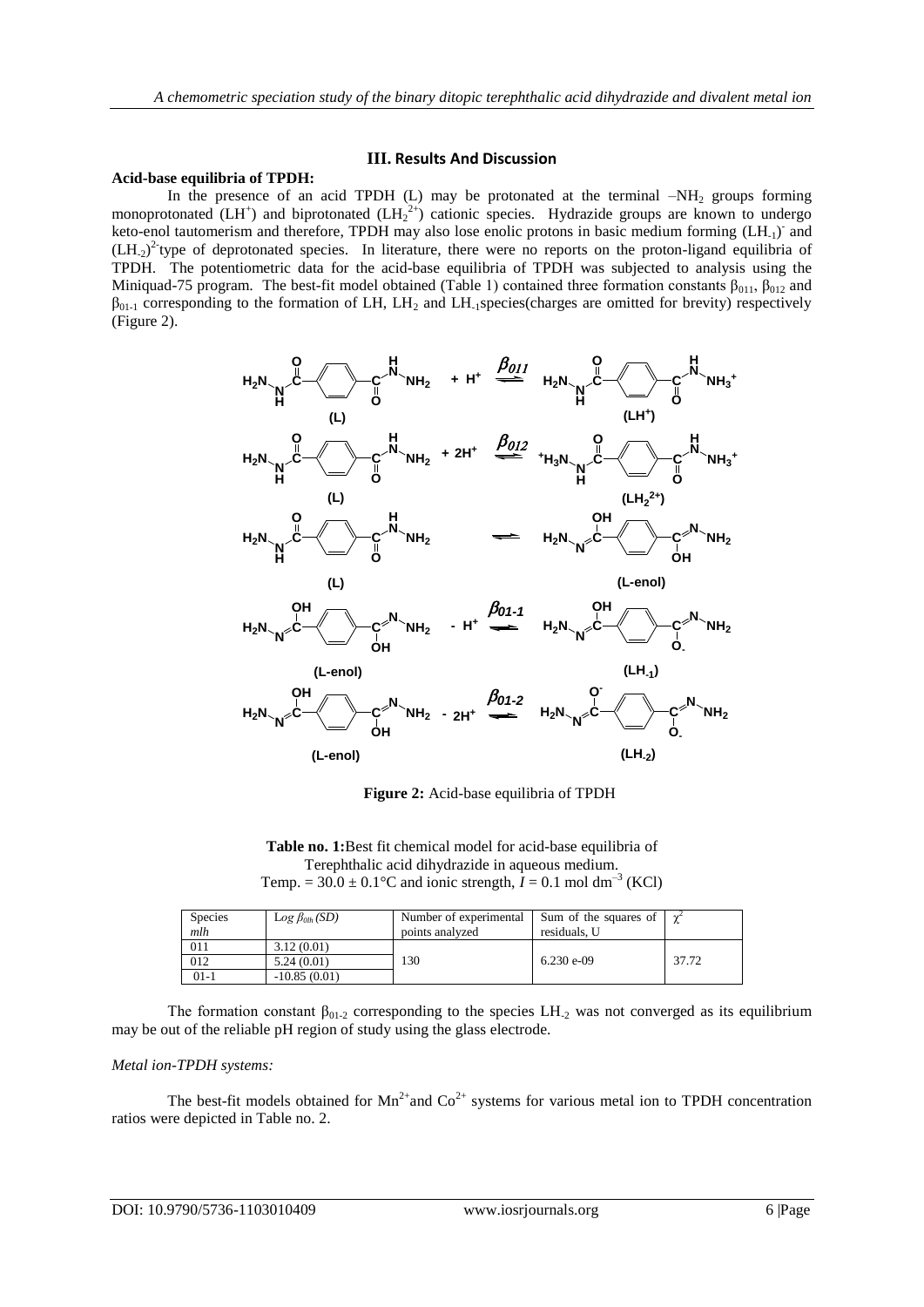| <b>Molar Ratio</b> | <b>Species</b> | $log_{10} \beta_{mlh}(SD)$    |               |
|--------------------|----------------|-------------------------------|---------------|
| $(M^{2+}:TPDH)$    | mlh            | $\overline{\mathrm{Mn}^{2+}}$ | $Co^{2+}$     |
|                    | 111            | 4.91(0.04)                    | 5.07 (0.02)   |
|                    | 110            | 2.16(0.02)                    | 2.47(0.01)    |
|                    | $11 - 1$       | $-5.92(0.03)$                 | $-5.54(0.02)$ |
| 1:1                | U/NP           | 3.699 e-08                    | 7.006 e-09    |
|                    | NP             | 107                           | 105           |
|                    | $\chi^2$       | 98.07                         | 77.86         |
|                    | R              | 0.01052                       | 0.0046        |
|                    | 122            | $10.04\ 0.02$                 | $10.42\,0.03$ |
|                    | 121            | 7.11(0.01)                    | 7.87(0.01)    |
|                    | 120            | 4.30(0.01)                    | 4.85(0.01)    |
|                    | $12-1$         | $-3.76(0.01)$                 | $-3.00(0.01)$ |
| 1:2                | U/NP           | 6.360 e-11                    | 9.096 e-10    |
|                    | NP             | 56                            | 84            |
|                    | $\chi^2$       | 51.05                         | 56.19         |
|                    | R              | 0.0006                        | 0.0023        |
|                    | 111            | 4.91                          | 5.07          |
|                    | 210            | 4.26(0.02)                    | 4.59(0.01)    |
|                    | $21 - 1$       | $-3.57(0.04)$                 | $-3.40(0.02)$ |
| 2:1                | U/NP           | 8.124 e-08                    | 2.077 e-08    |
|                    | <b>NP</b>      | 120                           | 115           |
|                    | $\chi^2$       | 81.47                         | 88.83         |
|                    | R              | 0.0116                        | 0.0063        |

**Table no. 2:**Best-fit chemical models for metal ion-TPDH equilibria in aqueous medium. Temp. =  $30.0 \pm 0.1$  °C and ionic strength,  $I = 0.1$  mol dm<sup>-3</sup> (KCl)

The species converged for 1:1 metal to ligand mole ratio systems were, MLH, ML and MLH-1. In MLH the ligand binds the metal ion at one of the hydrazide moieties, leaving the other protonated and nonbonding. With the increase in pH MLH species lose this proton forming ML type of species. The values of  $\Delta$ log K (= log  $\beta_{111}$ - log  $\beta_{110}$ ) are 2.75 and 2.60 respectively for Mn<sup>2+</sup> and Co<sup>2+</sup> systems which are less than 3.12, the protonation constant of the ligand. This indicates that the complex formation at one end of the molecule affects the protonation at the other end. The species  $ML_2H$ ,  $ML_2H$ ,  $ML_2$  and  $ML_2H_{-1}$  were found to exist in solutions of 1:2 metal to ligand mole ratio. Again the protons associated with the species are due to the protonated –NH<sub>2</sub> groups of the non-bonding hydrazide moiety. Homo binuclear species of the type M<sub>2</sub>L and M<sub>2</sub>LH<sub>-1</sub> were observed in 2:1 metal to ligand mole ratio solutions in which the ligand binds two metal ions at the two hydrazide groups. The probable bonding nature in bimetallic species, supported by solid state studies<sup>21-25</sup> was shown in Figure 3.



**Figure3**: Probable bonding nature of TPDH in bimetallic species.

The formation of deprotonated species,  $MLH_{-1}$ ,  $ML_2H_{-1}$  and  $M_2LH_{-1}$  may be due to the release of enolic proton at one of the hydrazide groups or hydroxylation of the corresponding species. The concentration distribution diagrams generated using HYSS program<sup>38</sup> for all the systems under study are shown in Figure 4. All the protonated species exist only below a pH of  $\sim$ 4.0. The bimetallic, M<sub>2</sub>L type of species exists in the pH range 4.0- 7.0 and reaches a maximum of 60% of total metal. With the increase in pH these species lose enolic proton and are converted into  $M_2LH_{1}$  species. The stabilities of  $Mn^{2+}$  complexes are less than those of  $\text{Co}^{2+}$ satisfying the Irving & William order<sup>39</sup>.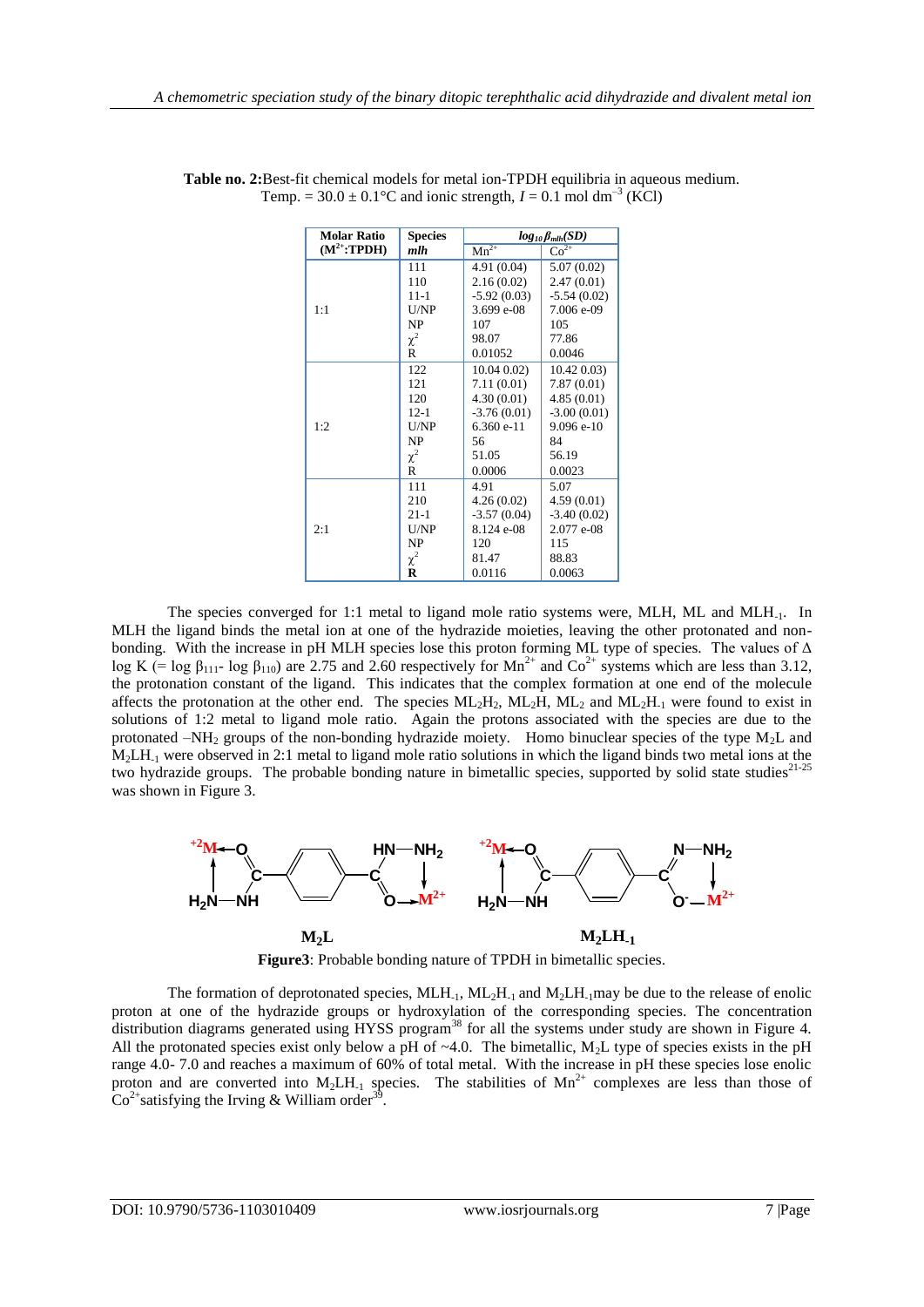

**Figure 4**: Concentration distribution diagrams of metal ion-TPDH systems

## **IV. Conclusions**

Terephthalic acid dihydrazide is a ditopic ligand that can bind two metal ions at different sites of the same molecule forming bimetallic complexes. Bimetallic species are known to exhibit versatile catalytic and magnetic properties. Therefore, a speciation study using maticulous data acquisition procedure and chemometric method of analysis was carried out on the interaction of  $H^+$ ,  $Mn^{2+}$  and  $Co^{2+}$  with TPDH.A study on the acid-base equilibria of TPDH (L) in aqueous solution indicated the formation of mono (LH<sup>+</sup>) and biprotonated (LH<sub>2</sub><sup>2+</sup>) species in an acidic medium and mono deprotonated species (LH<sub>-1</sub>)in basic medium. The protonation being at the terminal –NH2groups of the two hydrazide moities and the deprotonation is of the enolic proton. Best-fit models obtained for metal ion-TPDH systems using the Miniquad-75 program showed the presence of mono and bimetallic species with different degrees of protonation/ deprotonation.

## **Acknowledgements**

The authors wish to thank DST-SERB, India (Project – No.SB/SI/IC-35/2013) for the financial assistance.

#### **References**

- [1]. Vanden Beuken EK, and Feringa BL.Bimetallic catalysis by late transition metal complexes. Tetrahedron. 1998**;** 54:12985-13011.
- [2]. Steinhagen H, Helmchen G, Asymmetric two-center catalysis: Learning from Nature. Angew. Chem. Int. Ed. 1996; 35:2339-2342.
- [3]. Jonasse HB, Ramanujam VV. Binuclear complexes as catalysts. J. Phys. Chem. 1959; 63 (3):411-415.
- McKenzie CJ, Robson R.High turnover catalysis at bimetallic sites of the hydration of nitriles to carboxamides co-catalyzed by acid.Chem. Commun.1988:112-113.
- [5]. Shibasaki M, Yamamoto Y. Multimetallic Catalysts in Organic Synthesis. Wiley-VCH: Weinheim, Germany, 2004.
- [6]. Jayanthi Narayanan, Alejandro Solano-Peralta, Vıctor Manuel Ugalde-Saldivar, Roberto Escudero, Herbert Hopfl and Martha Elena Sosa-Torres. New dinuclear cobalt(II) octaaza macrocyclic complexes with high oxidation redox potentials: Their crystal structure and unusual magnetic properties. Inorganica Chimica Acta. 2008; 361:2747–2758.
- [7]. Thomas AK. Dinuclear metal complexes of bis-macrocycles. Coord. Chem. Rev. 1999; 190-192:371-389.
- [8]. Satyanarayana A, Dunkana NK and Shyamala P. Speciation Study on the Interaction of Some Divalent Transition Metal Ions with Succinic acid Dihydrazide in Aqueous Medium. Acta Chim. Slov. 2013; 60:807–812.
- [9]. Dunkana NK, Shyamala P, Satyanarayana A, Krishna Prasad KMM. Chemical speciation studies on the complexation of ditopic ligands: Interaction of malonic acid dihydrazide with some divalent transition metal ions in aqueous medium. J. Indian Chem. Soc. 2014; 91:729-737.
- [10]. Dunkana NK, Satyanarayana A, Shyamala P. Chemical Speciation Study of Ternary Complexes of Cu (II) with Succinic Acid Dihydrazide and Some Amino Acids in Aqueous Solution. Chemistry and Materials Research. ISSN 2224- 3224 (Print) ISSN 2225- 0956 (Online), 2015; 7(4): 93-102.